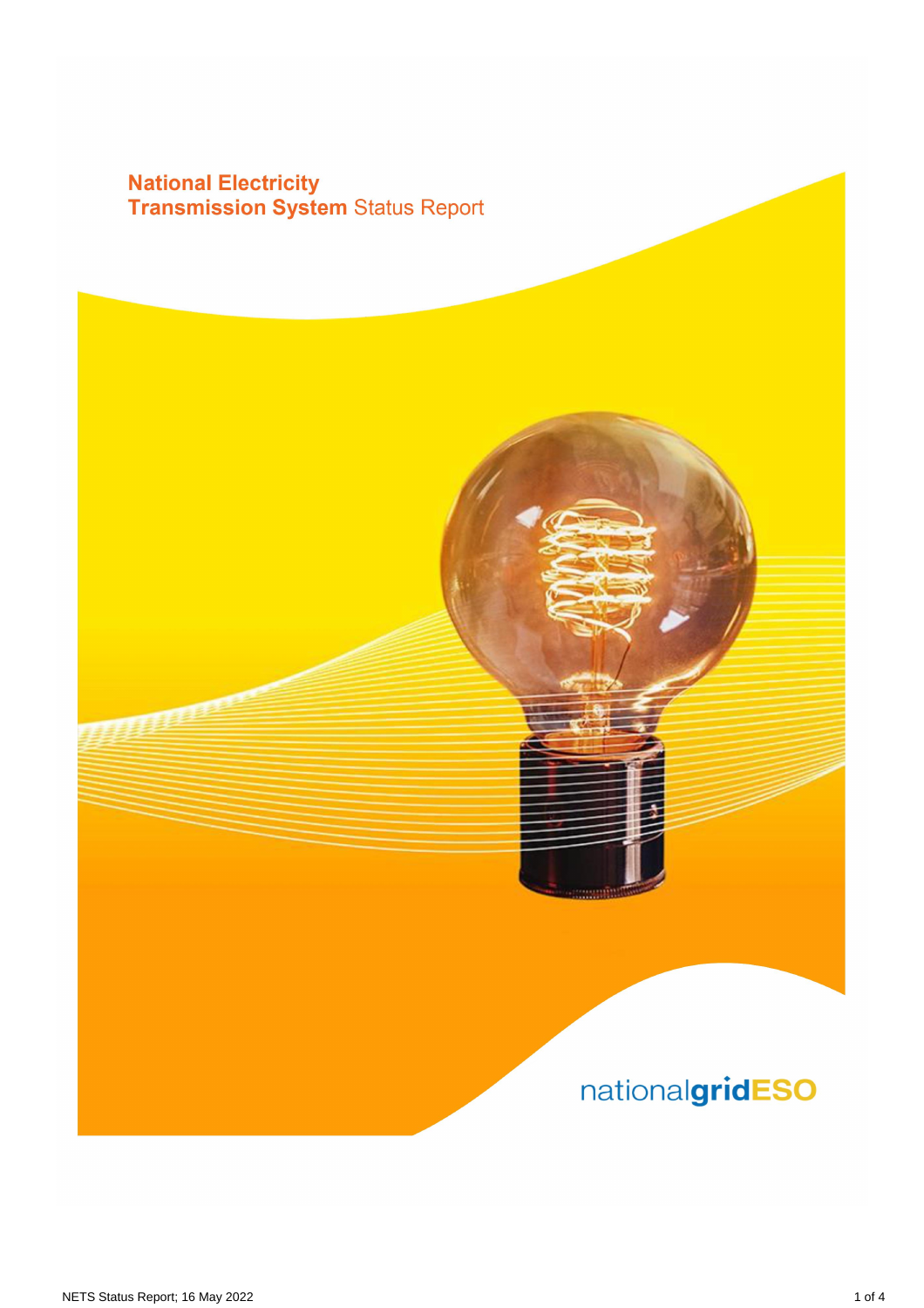#### **National Electricity Transmission System Status Report Monday 16 May 2022**

| Today's High Level Risk Status Forecast for the next 24h |  |                |  |
|----------------------------------------------------------|--|----------------|--|
| <b>General Status</b>                                    |  | Voltage        |  |
| Demand                                                   |  | System Inertia |  |
| <b>System Margins</b>                                    |  | Weather        |  |
| Generation                                               |  | Transmission   |  |
| <b>Active Constraints</b>                                |  |                |  |
| <b>System Warning</b>                                    |  |                |  |

| <b>Today's Minimum De-Rated Margin</b> | 5237 (SP 40) |         |
|----------------------------------------|--------------|---------|
| <b>Current BMU Largest Loss Risk</b>   | Generation   | 1500 MW |
|                                        | Demand       | 1050 MW |

### **Balancing Costs** Last 24 hours' BM spend Total: £3030k £300 £250 £200 £150 £100 £50 £0  $£-50$ 8 9 10 11 12 13 14 15 16 17 18 19 20 21 22 23 24 25 26 27 28 29 30 31 32 33 34 35 36 37 38 39 40 41 42 43 44 45 46  $0 \t1 \t2 \t3 \t4$  $\sqrt{5}$  $\,6\,$  $\overline{7}$

| <b>Yesterday's Market Summary</b> |                 |
|-----------------------------------|-----------------|
| <b>Cash Out Price (Max)</b>       | £220.00 (SP 36) |
| <b>Cash Out Price (Min)</b>       | £62.00 (SP 28)  |
| <b>Peak Demand Yesterday</b>      | 32.102 MW       |
| <b>Minimum Demand</b>             | 17.860 MW       |

**Interconnector**

| <b>Net Transfer Capacity (MWs)</b> |        |        |                        |
|------------------------------------|--------|--------|------------------------|
| Today                              | Import | Export | <b>Remarks</b>         |
| Netherlands (BritNed)              |        | IO     | On outage              |
| France (IFA2)                      | 1014   | 1014   | <b>Fully Available</b> |
| <b>Belgium (Nemo)</b>              | 1020   | 1020   | <b>Fully Available</b> |
| <b>Ireland (EWIC)</b>              | 500    | 1500   | <b>Fully Available</b> |
| Northern Ireland (MOYLE)           | 250    | 1250   | Partially Available    |
| <b>NSL</b>                         | 700    | 1700   | Partially Available    |
| <b>ElecLink</b>                    |        | 10     | Not yet commissioned   |
| <b>France IFA</b>                  | 1000   | 1000   | Partially Available    |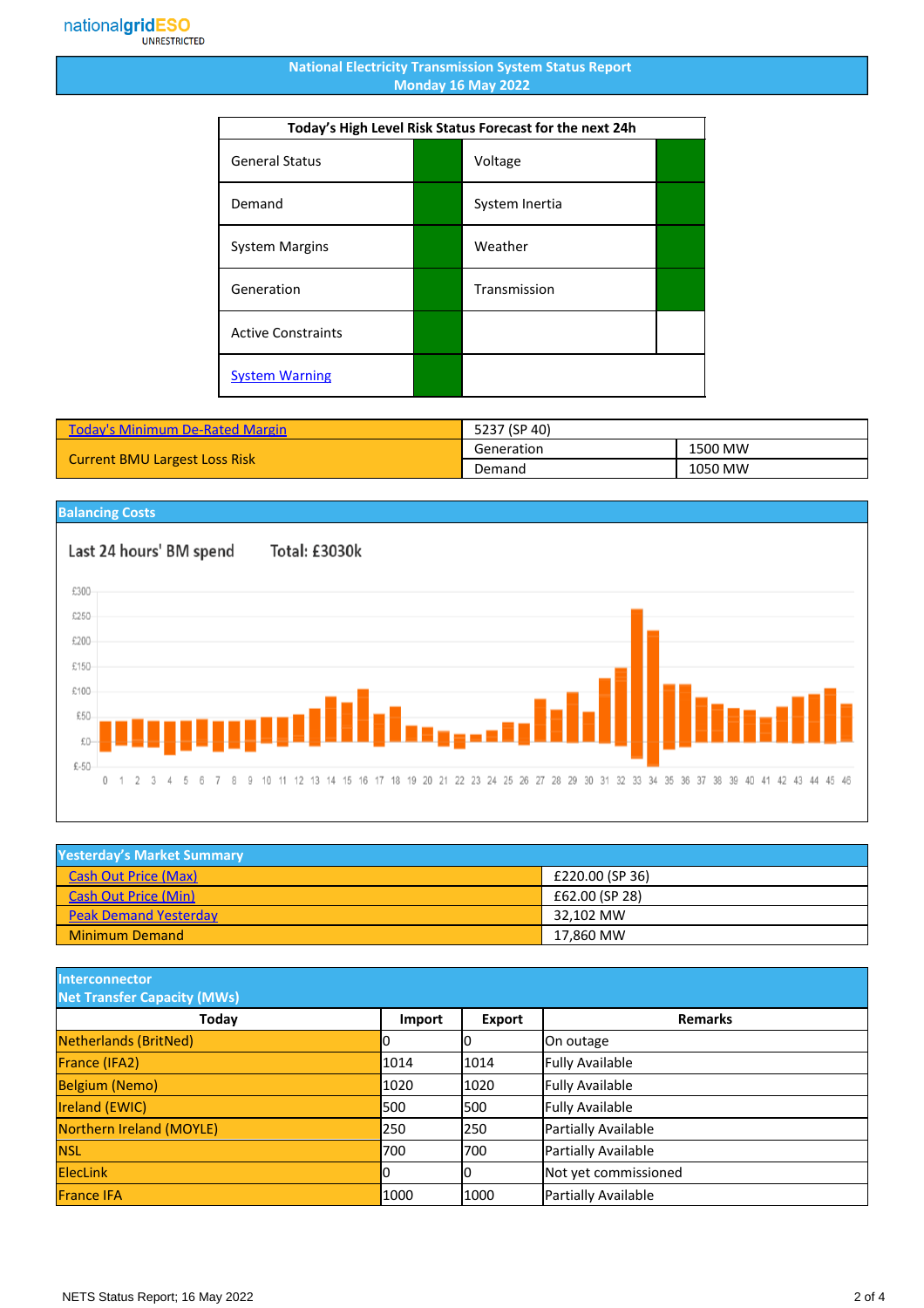

### **Expected embedded generation (MWs)**

#### **Embedded Generation Forecast**



| <b>Weather</b>                                                                                          | <b>Source</b>                                                                                                        | <b>Commentary</b>                                                                                                                                                                                                                                                                                                                                                                                                                               |
|---------------------------------------------------------------------------------------------------------|----------------------------------------------------------------------------------------------------------------------|-------------------------------------------------------------------------------------------------------------------------------------------------------------------------------------------------------------------------------------------------------------------------------------------------------------------------------------------------------------------------------------------------------------------------------------------------|
| Latest forecast<br>(Summary)                                                                            | <b>Met Office</b><br><b>SEPA</b><br><b>Natural</b><br><b>Resources</b><br><b>Wales</b>                               | Today:<br>Rain, heavy in places with a risk of thunder across central areas continuing north,<br>followed by sunny spells and a few heavy showers. Fine end to the day across many<br>central and southern areas. Warm in the sunshine.<br>Tonight:<br>Most places becoming dry with clear periods and patchy mist later. Low cloud and<br>rain or drizzle in far north. Cloud, occasional rain and stronger winds into far west<br>later.      |
| <b>General Weather</b><br>Concerns<br>e.g. wind, rain, snow,<br>flooding, GB Weather<br><b>Warnings</b> | <b>Met Office</b><br>Weather<br><b>Warnings</b><br><b>SEPA</b><br><b>Natural</b><br><b>Resources</b><br><b>Wales</b> | <b>UK Weather Warnings</b><br>Yellow warning of thunderstorms<br>Areas affected: East of England   London & South East England   South West England<br>Wales<br><b>ACTIVE:</b><br>Started at: 20:00 BST on Sun 15 MayEnds: 05:00 BST on Mon 16 May<br>There is a chance that thunderstorms may cause some flooding and disruption on<br>Sunday night.<br><b>Flood Warnings</b><br>$1$ x flood alert and $1$ x flood warning issued for England. |